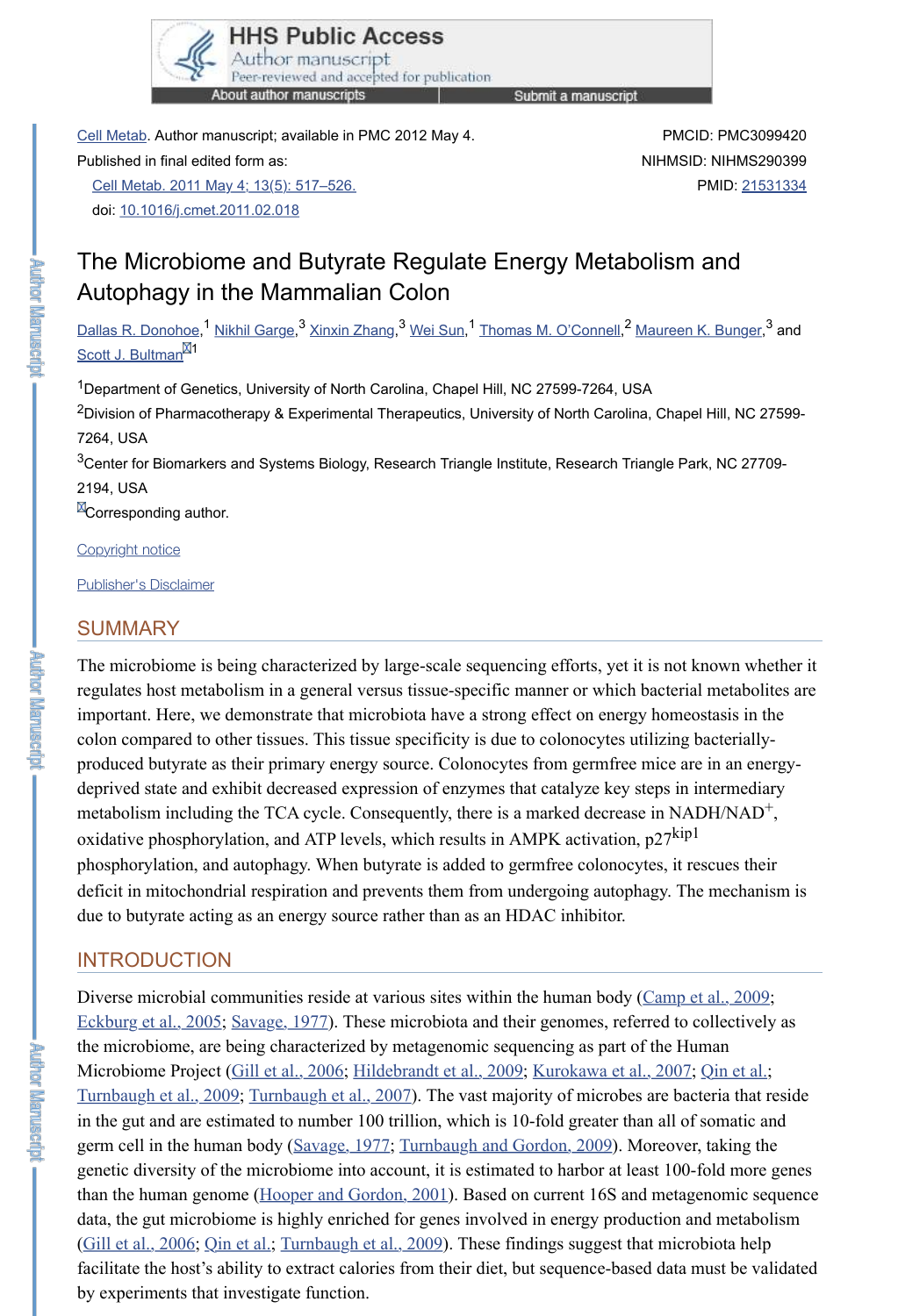To investigate the effect of the microbiome in host metabolism, germfree (GF) animals lacking microbiota have been studied (Gordon and Pesti, 1971; Hooper and Gordon, 2001; Wostmann, 1981). For example, GF mice have been compared to genetically identical mice that were raised conventionally (CONV-R) with "normal", albeit undefined, microbiota. These studies support the idea that microbes increase host metabolic efficiency (Backhed et al., 2004; Turnbaugh et al., 2008; Turnbaugh and Gordon, 2009; Turnbaugh et al., 2009; Turnbaugh et al., 2006). For example, GF mice must consume 10–30% more food to maintain the same body weight as CONV-R controls (Backhed et al., 2004; Gordon and Pesti, 1971). Despite this increased food intake, GF mice are leaner with a ~40% decrease in the size of their epididymal fat pads (Backhed et al., 2004). They have a similar decrease in liver glycogen levels. GF mice also have lower blood glucose and insulin levels and are resistant to obesity induced by a high-fat diet (Backhed et al., 2007). However, these findings are complicated by the observation that GF mice exhibit increased locomotor activity (Backhed et al., 2007). Therefore, the increased food consumption and decreased body fat of GF mice may simply be due to increased energy expenditure. To demonstrate that microbiota directly affect metabolism, individual tissues from GF and CONV-R mice must be assessed for differences in key metabolic parameters (Camp et al., 2009). This approach has the potential to reveal general mechanisms as to how microbiota regulate metabolism as well as to identify tissue-specific differences.

## RESULTS

## Microbiota Influence Energy Homeostasis in the Colon

To investigate whether microbiota have tissue-specific effects on host metabolism, we analyzed two key biomarkers of energy homeostasis, NADH/NAD<sup>+</sup> ratios and ATP levels, in several tissues from GF and CONV-R mice. We found no significant differences for either biomarker in liver, heart, kidney, or testis ( $Figure 1A, B$ ). These results are consistent with previous studies from liver and heart of nonfasted GF and CONV-R mice (Backhed et al., 2007; Crawford et al., 2009). In stark contrast, NADH/NAD<sup>+</sup> and ATP levels are significantly diminished in GF colon by 16 fold and 56%, respectively. These results indicate that microbiota have a particularly important role in regulating host metabolism in the colon.

Open in a separate window

#### Figure 1

#### **Effects of Microbiota on Energy Homeostasis**

Total NADH/NAD<sup>+</sup> ratios (A) and ATP levels (B) in various tissues from GF and CONV-R mice. L, liver; H, heart; K, kidney; T, testis; C, colon. 6 GF and 6 CONV-R mice were analyzed, and results are mean  $\pm$  SEM. Significant differences are indicated  $(*p \le 0.01)$ .

**Author IMarnuscalpt** 

#### Microbiota Regulate the Abundance of mRNAs and Proteins Involved in Metabolism

To understand the effects of microbiota on colonocyte metabolism, we performed transcriptome profiling and quantitative mass spectrometry on freshly isolated colonocytes from GF and CONV-R mice. For the transcriptome profiling experiments, we identified 624 genes that are upregulated and 813 genes are downregulated in GF compared to CONV-R. All of these gene expression changes are statistically significant with false discovery rates below 0.01. The entire data set and statistical values are included as Table S1. Our transcriptome data includes genes previously shown to be regulated by microbiota in various tissues of zebrafish, mice, and piglets. For example, *Angpt14/Fiaf* is upregulated in GF compared to CONV while *Gpx2*, *ApoB*, *Aqp4*, and *Pla2g4c* are downregulated (Backhed et al.,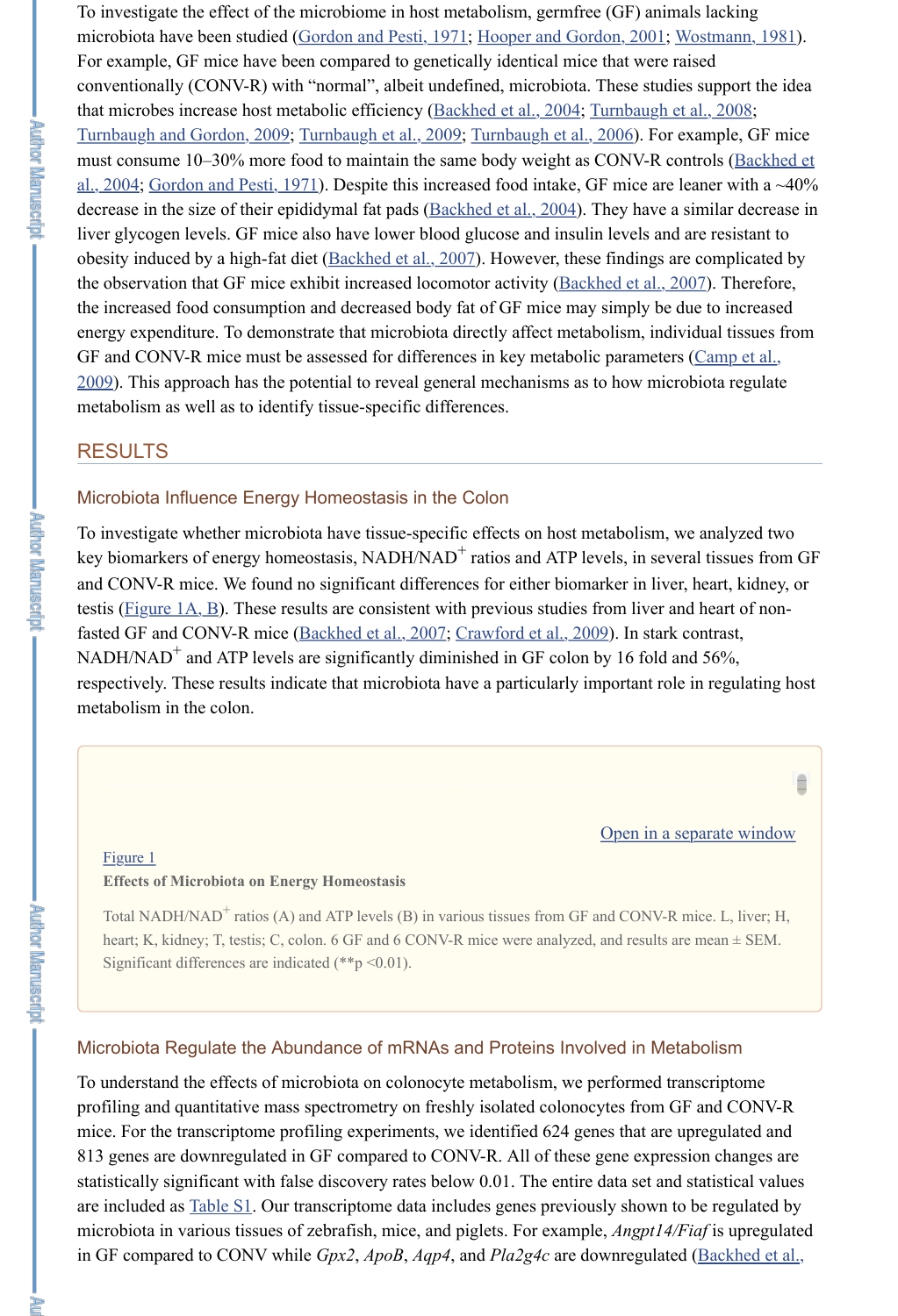2004; Chowdhury et al., 2007; Cresci et al.; Esworthy et al., 2003; Rawls et al., 2004). Several genes from our list were validated by RT-qPCR. In each case, the RT-qPCR data confirm the transcriptome profiling result (Figure S1A).

To identify biological pathways that are regulated by microbiota, we used Ingenuity Pathway Analysis (IPA) to analyze differences in gene expression. For both the transcriptome and proteome data, all of the top KEGG (Kyoto Encyclopedia of Genes and Genomes) categories have metabolic functions ( Figure 2). There was significant concordance with the majority of the KEGG categories at the proteome level (**Figure 2B**) also being represented at the transcriptome level (**Figure 2A**). This overlap includes pathways that metabolize butyrate, which is a short-chain fatty acid (SCFAs) produced by microbes in the lumen of the colon at high (mM) levels. Butyrate is noteworthy because it is a histone deacetylase (HDAC) inhibitor that regulates gene expression and also serves as the primary energy source for the colonic epithelium (Boffa et al., 1978; Candido et al., 1978; Dashwood et al., 2006; Garcea and Alberts, 1980; Roediger, 1980, 1982). Considering that butyrate is a fatty acid oxidized in the mitochondria, it is reasonable that genes involved in fatty acid metabolism, glycerolipid metabolism, the tricarboxylic acid (TCA) cycle, oxidative phosphorylation, and mitochondrial dysfunction are also among the top KEGG categories (**Figure 2**).

We also used quantitative mass spectrometry to assess proteomic differences between GF and CONV-R colonocytes. Using a two-dimensional shotgun mass spectrometry approach, we identified 2120 proteins per sample with no significant difference in the number of proteins identified between GF and CONV-R samples. Poisson regression analysis and normalization of individual spectral counts revealed that 136 proteins were upregulated and 80 proteins were downregulated in GF compared to CONV-R (p-values  $< 0.05$ ). The entire protein list and statistical values are included as  $Table S2$ . A number of the differentially expressed proteins were confirmed by western blot analysis (Figure S1B).

#### Open in a separate window

Ô

#### Figure 2

**For Meruscalat -**

**Author Martuscalpt** 

**Autor Marwear** 

#### **Analysis of Microbiome Regulated Gene Products and Metabolites**

Top KEGG pathways of transcriptome (A) and proteome (B) identified as differences between GF and CONV-R. Blue bars correspond to −log (p-values) shown on y-axis at left. Straight yellow lines represent threshold of significance for these −log (p-values). Yellow boxes represent the ratio, shown on y-axis at right, and indicate the number of genes or proteins affected divided by total number within category. 6 GF and 6 CONV-R mice were used for the transcriptome analysis. For the proteome analysis, 3 GF and 3 CONV-R mice were used.

To provide additional insight into the role of microbiota in metabolism, we performed  ${}^{1}H$  NMR-based

metabolomics on GF and CONV-R colonocytes. A principal components analysis scores plot revealed significant differences between GF and CONV-R samples (Figure S2). A number of metabolites differ between GF and CONV-R including glucose, lactate, creatine, glutamate, various amino acids, and 3 hydroxybutyrate (Figure S3). A number of amino acids, including alanine, glutamine, and branched chain amino acids such as isoleucine and valine, are elevated in GF colonocytes. These changes support the transcriptome and proteome data sets showing multiple KEGG categories related to amino acid metabolism. Additionally, 3–6 hydroxybutyrate (3-HB), a metabolic product of fatty acid and butyrate metabolism (two of the top KEGG categories), was significantly decreased in GF compared to CONV-R colonocytes.

Microbial Regulation of Oxidative Metabolism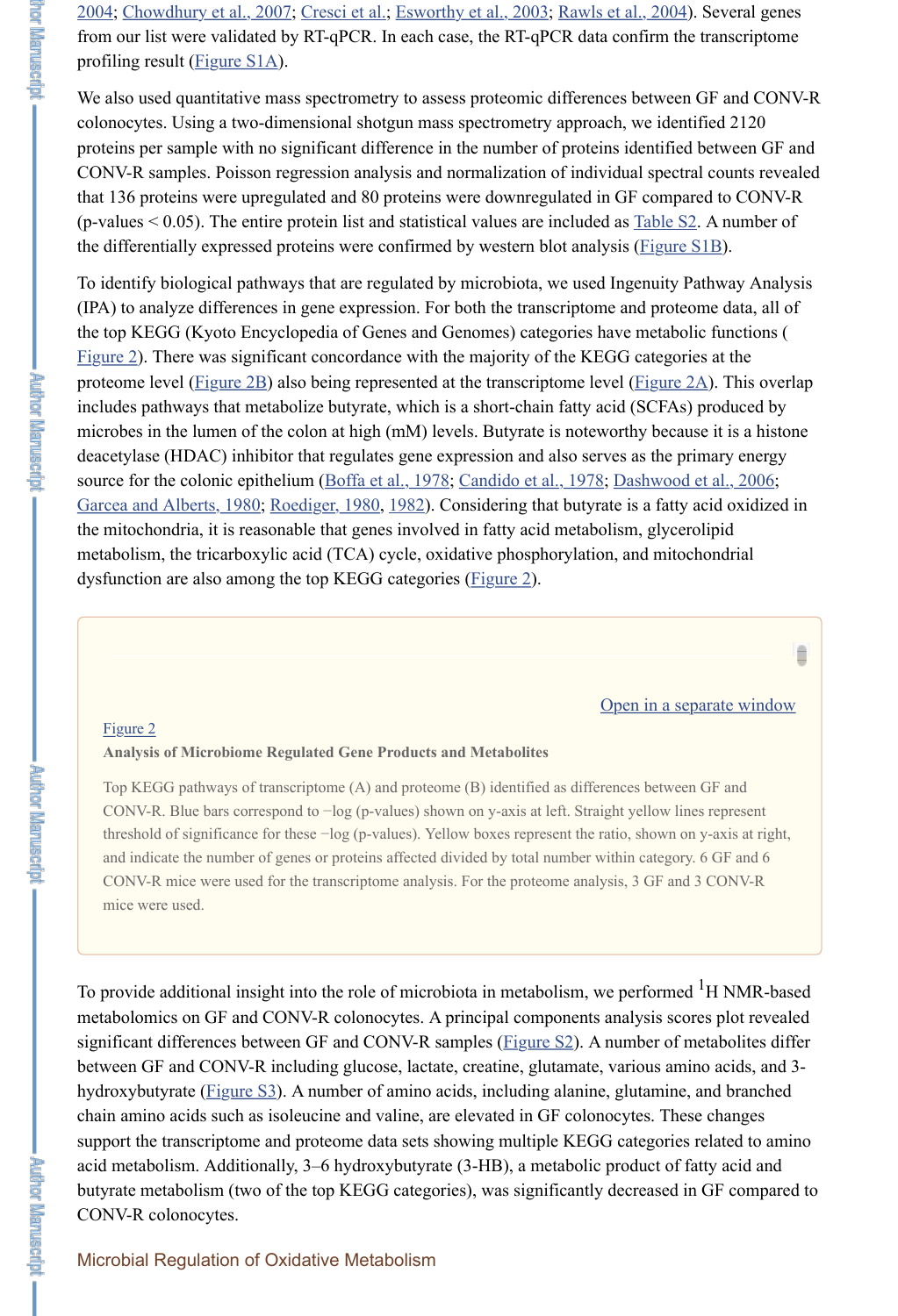#### Open in a separate window

Ê

#### Figure 3 **Regulation of Colonocyte Oxidative Metabolism**

colonocytes from GF and CONV-R mice and incubated them *ex vivo* with two mitotracker probes simultaneously. One probe fluoresced red upon being oxidized and provided a measure of oxidative phosphorylation (i.e., mitochondrial respiration), while the other probe fluoresced green regardless of mitochondrial respiration and therefore served as an internal control. As shown in Figure 3G, GF colonocytes exhibit a marked decrease in mitochondrial respiration (red in top row) but no difference in total mitochondria (green in middle row). The extent to which oxidative respiration is decreased in GF colonocytes is surprising because it more closely resembles sodium azide (NaN3)-treated negative controls than the CONV-R samples. Quantification of differences between these groups revealed a 70% drop in the rate of oxidative phosphorylation in GF compared to CONV-R (**Figure 3H**). These results are consistent with a significantly diminished mitochondrial NADH/NAD<sup>+</sup> ratio (**Figure 3E, F**) and the

In addition to fatty-acid oxidation, the pyruvate dehydrogenase (PDH) complex is the other major pathway that gives rise to acetyl-CoA, and it is also downregulated in GF colonocytes. Therefore, we measured acetyl-CoA levels and observed a 30% decrease in GF compared to CONV-R (**Figure 3B**). Acetyl-CoA enters the TCA cycle, and 5 out of 8 TCA cycle enzymes are downregulated at the mRNA and/or protein level. To test whether diminished substrate and enzymes levels result in decreased TCA cycle function, we measured two TCA cycle intermediates. As expected, both malate and oxaloacetate are significantly diminished in GF (Figure 3C, D).

A primary objective of the TCA cycle is to reduce  $NAD^+$  to NADH, which enters the electron transport chain where oxidative phosphorylation culminates in ATP production. Diminished TCA cycle activity in GF colonocytes should result in a diminished NADH/NAD<sup>+</sup> ratio in the mitochondria. To test this hypothesis, we isolated mitochondria from GF and CONV-R colonocytes and measured NADH and  $NAD<sup>+</sup>$  by HPLC/LC-MS (*Figure S4*). Quantification of these data demonstrated that the mitochondrial NADH/NAD<sup>+</sup> ratio was  $0.061 \pm 0.022$  in GF compared to  $13.56 \pm 1.2$  for CONV-R (**Figure 3E, F**).

Based on our transcriptome and proteome data, microbiota regulate enzymes that catalyze reactions in intermediary metabolism. For example, 3 out of 6 enzymes involved in β-oxidation of fatty acids are downregulated including the acyl CoA dehydrogenase specific for SCFAs such as butyrate. To confirm that fatty-acid oxidation is diminished, we incubated freshly isolated colonocytes from CONV-R and GF mice with <sup>13</sup>C-butyrate and measured conversion to labeled  $CO_2$ . These experiments indicate GF colonocytes have a 31% decrease in labeled  $CO<sub>2</sub>$  compared to CONV-R ( $Figure. 3A$ ).</u> 2

(A) Percentage of <sup>13</sup>C-butyrate metabolized to <sup>13</sup>CO<sub>2</sub> in CONV-R and GF colonocytes. (B–D) Measurement of intermediary metabolites. Levels of acetyl-CoA (B), malate (C), and oxaloacetate (D) in CONV-R and GF.  $(E, F)$  Levels of mitochondrial NADH and NAD<sup>+</sup> in CONV-R  $(E)$  and GF  $(F)$  colonocytes. The different scales reflect different amounts of material loaded and detected by HPLC-LC-MS. (G) Oxidative metabolism indicated by MitoTracker Red CM-H<sub>2</sub>XRos (red fluorescence; top panel) and MitoTracker Green FM (green fluorescence; middle panel) in colonocytes from CONV-R, CONV-R with NaN3 (sodium azide, negative control), or GF. (H) Quantification of oxidative metabolism in different experimental groups. (I) Spectral counts from quantitative mass spectrometry of ATP synthase  $F1α$  and  $β$ . Results in A–D, G, and H are displayed as mean  $\pm$  SE and significant differences are identified (\*p <0.05, \*\*p <0.01). For panels A–D, 4 GF and 4 CONV-R mice were used. In panels E–H, 3 mice were used per condition. 2

To test whether the altered redox state results in diminished oxidative phosphorylation, we isolated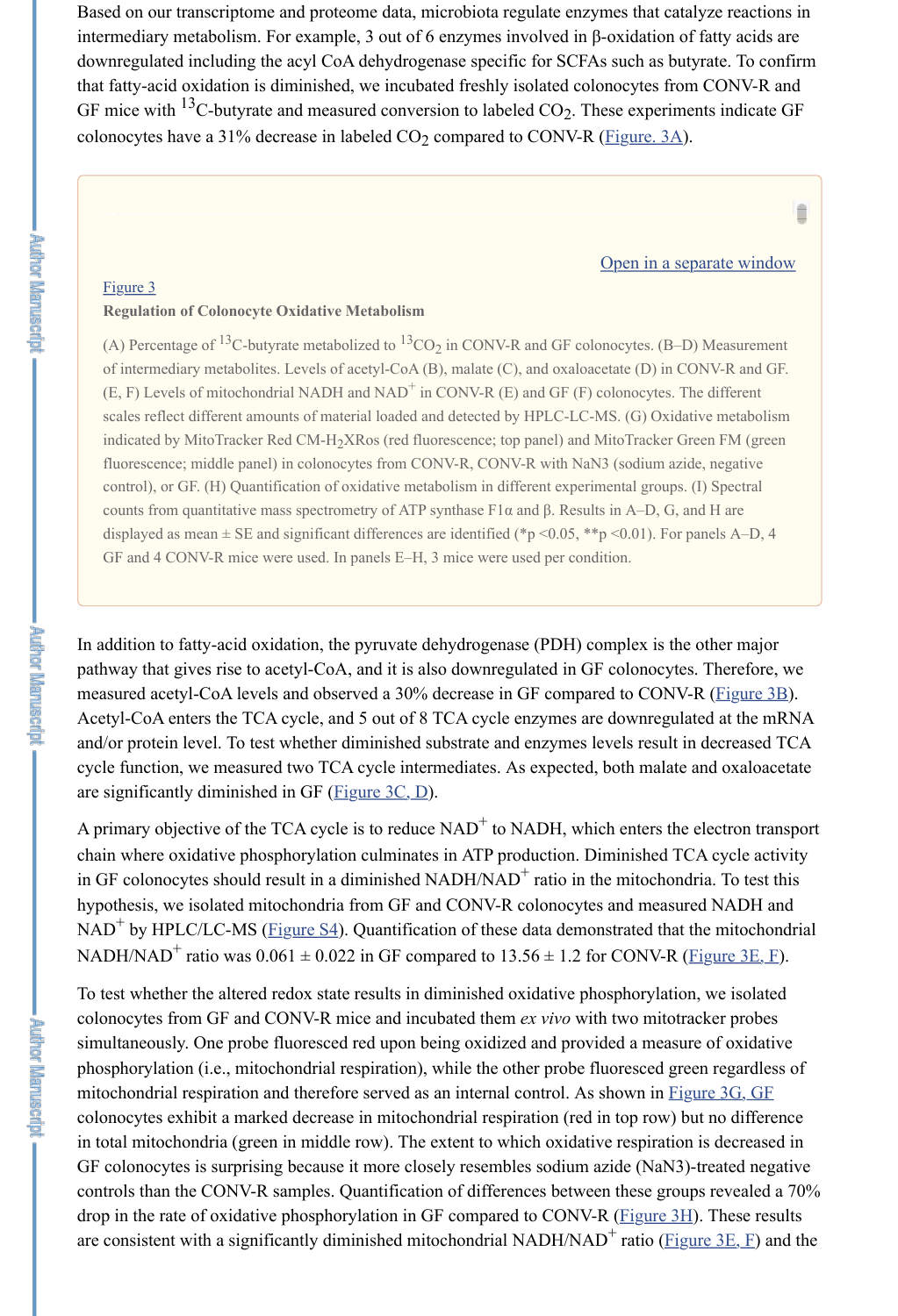reduction in ATP levels (Figure 1B) previously identified. Decreased ATP levels in GF colonocytes are also compatible with decreased protein expression of both ΰ and β catalytic subunits of F1-ATP synthase (*Figure 3I*, *Figure S1B*).

#### Energy Deprivation in GF Colonocytes Leads to Autophagy

Considering that GF colonocytes have ATP levels that are less than half of CONV-R controls, one might expect them to exhibit signs of energetic stress. AMPK (5'-adenosine monophosphate-activated protein kinase) is a metabolic sensor activated by falling ATP and/or rising AMP levels (Shaw et al., 2004). As expected, GF colonocytes have increased AMPK activation based on increased Thr172 phosphorylation (Figure 4A). In addition, we discovered that total AMPK levels are elevated in GF colonocytes (Figure 4A and Figure S5).

## Open in a separate window

### Figure 4 **Microbial Regulation of Energy Metabolism and Autophagy**

(A–C) Western blot analysis of phosho-AMPK and AMPK (A), phospho-p27 (B) and LC3-I and -II (C) with histone H3 or β-actin as loading controls in CONV-R and GF. (D) Transmission electron micrographs of CONV-R and GF colonic epithelium. Lysosomes (L) and autophagosomes (a) are indicated, and arrows show double membrane of autophagasome in inset. For A–C, western blots are representative of 4 experiments using 2 CONV-R and 2 GF mice with 2 technical replicates each.

In response to nutrient deprivation, AMPK activation induces autophagy, which is a catabolic process where the cell degrades its own cellular components in an attempt to maintain energy homeostasis (He and Klionsky, 2009; Yang and Klionsky, 2009). AMPK can induce autophagy by phosphorylating (Thr198) and stabilizing the cyclin-dependent kinase inhibitor 1B ( $p27<sup>kip1</sup>$ ) (Liang et al., 2007). Therefore, we analyzed GF colonocytes and observed increased Thr198 phosphorylation compared to CONV-R controls (*Figure 4B*). Since AMPK and  $p27<sup>kip1</sup>$  activation are higher in GF colonocytes, we expected that autophagy would also be increased. In support of this hypothesis, we detected increased levels of the autophagosome marker LC3-II in GF compared to CONV-R colonocytes (Figure 4C). In addition, we performed transmission electron microscopy (TEM) on colonic tissue to detect doublemembrane autophagosomes. TEM ultramicrographs showed one or two autophagosomes per GF colonoycte compared to only one autophagosome for every  $\sim$  30 cells in CONV-R colons (*Figure. 4D*). These findings indicate that microbiota decrease autophagy in the colon.

#### Butyrate-Producing Microbes Rescue GF Energetics and Autophagy

To demonstrate that the energy-deprived state and increased autophagy observed in GF colonocytes are a direct result of absence of microbes, we colonized GF mice with microbiota derived from CONV-R mice thus converting GF mice into CONV-D (conventionally-derived) mice. In addition to colonizing GF mice with a complete microbiota, we also colonized GF mice with a butyrate-producing bacterial strain called *Butyrivibrio fibrisolvens* (Diez-Gonzalez et al., 1999; Rumney et al., 1995). We then tested whether a complete colonization or colonization with *B. fibrisolvens* for three weeks would rescue oxidative phosphorylation, ATP levels, and autophagy. Mitotracker experiments clearly showed that CONV-D and *B. fibrisolvens* colonocytes exhibit the same degree of oxidative phosphorylation as CONV-R (Figure 5A, B). We also found similar ATP levels in CONV-D, *B. fibrisolvens*, and CONV-R colonocytes (Figure S6A). Finally, consistent with the ability of complete microbiota and *B. fibrisolvens* to restore energy homeostasis, these bacteria also restore autophagy to normal levels based on the LC3-II marker (Figure S6B).

**PUTPIC METURATION**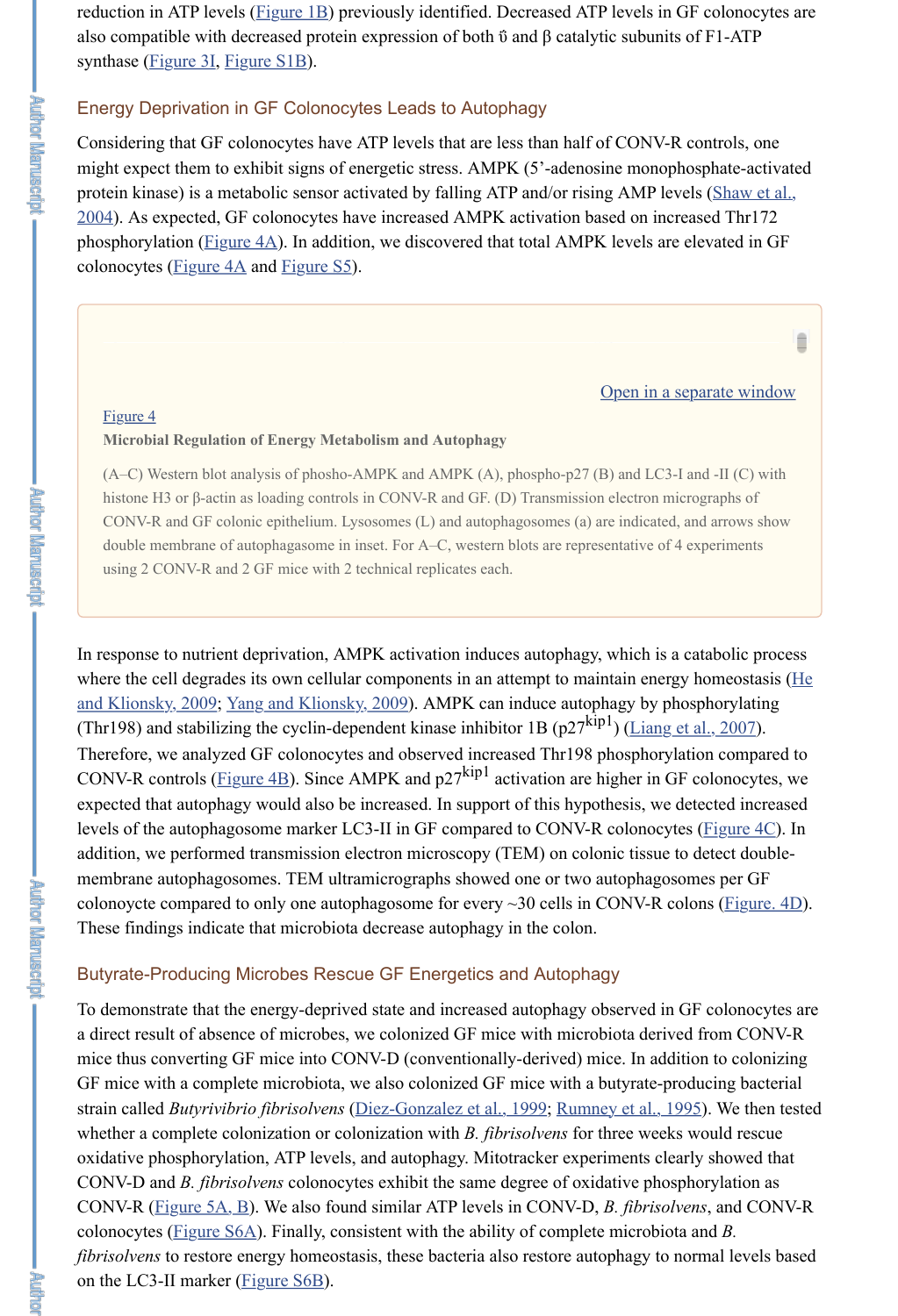Ê

#### Figure 5

#### **Colonization and Butyrate Rescue Diminished Oxidative Metabolism**

 $(A)$  Mitochondrial respiration indicated by MitoTracker Red CM-H<sub>2</sub>XRos (red fluorescence; top panel) and MitoTracker Green FM (green fluorescence; middle panel) in colonocytes from CONV-R, CONV-D, B. fibrisolvens, GF, GF with 10 mM butyrate, and GF with both 10 mM butyrate and 500 µM etomoxir. (B) Quantification of mitochondrial respiration in different experimental groups. (C–D) Western blot analysis of phospho-p27 (C) and LC3-I and -II (D) with and without 10 mM butyrate in CONV-R and GF with β-actin as loading controls. (E) Western blot analysis of LC3-I and –II of GF, GF with 10 mM butyrate, and GF with 10 mM butyrate and 500 µM etomoxir. For panels A and B, a total of 3 mice per condition were used, and results are displayed as mean  $\pm$  SE, with significant differences indicated (\*\*p <0.01). For panels C–E, western blots are representative of 4 experiments using 2 CONV-R and 2 GF mice with 2 technical replicates each.

## Butyrate Functions as an Energy Source Rather than an HDAC Inhibitor

The data presented above demonstrate that butyrate maintains energy homoeostasis and prevents autophagy by acting as an energy source rather than as an HDAC inhibitor. To provide additional support for this mechanism, we performed mitotracker experiments with three molecules with defined actions similar to butyrate. Propionate is a SCFA that enters the TCA through succinyl-CoA functions as an energy source and an HDAC inhibitor (Hinnebusch et al., 2002; Waldecker et al., 2008). In contrast, palmitate is a long-chain fatty acid (LCFA) that enters the TCA cycle as acetyl-CoA and only functions as an energy source, whereas Trichostatin A (TSA) only functions as an HDAC inhibitor. Consistent with the data presented above, propionate and palmitate stimulate mitochondrial respiration while TSA has no effect (Figure S7).

**Exploration** 

To provide direct evidence that butyrate is a causal factor, we added butyrate to GF colonocytes while they were being isolated over a 30–60 minute period. Butyrate had a dramatic effect *ex vivo*, increasing oxidative phosphorylation in GF from 30% to 70% of CONV-R levels ( $Figure 5A, B$ ). We also tested whether butyrate inhibits autophagy in GF colonocytes. As expected, it decreases p27 phosphorylation and LC3-II compared to untreated GF colonocytes (Figure 5C, D).

Since butyrate is a SCFA and an HDAC inhibitor, it could rescue the GF defects by acting either as an energy source or epigenetic factor (Boffa et al., 1978; Candido et al., 1978; Dashwood et al., 2006; Garcea and Alberts, 1980; Roediger, 1980, 1982). To distinguish between these two possible mechanisms, we repeated the butyrate rescue experiments but added a compound that blocks fatty-acid oxidation. This pharmacological inhibitor, etomoxir, prevents butyrate from increasing oxidative phosphorylation in mitotracker experiments (Figure 5A, B). It also prevents butyrate from suppressing autophagy in GF colonocytes (Figure 5E).

Many fundamental questions about how the microbiome regulates host metabolism have yet to be addressed. For example, does it have general or tissue-specific effects? Also, which bacterial metabolites have important biological activities? In our study, we demonstrate that microbiota have a strong effect maintaining NADH/NAD<sup>+</sup> ratios and ATP levels in the colon but not liver, heart, kidney, or testis. We attribute this tissue specificity to the fact that colonocytes utilize bacterially-produced butyrate as their primary energy source, whereas most other cell types utilize glucose. The lumen of the colon has the highest density of microbes in the body, and specific bacteria belonging to genera such as *Clostridium*, *Eubacterium*, and *Butyrivibrio* ferment dietary fiber into butyrate at very high (mM) concentrations (Barcenilla et al., 2000; Pryde et al., 2002). As shown in Figure 6, butyrate is a SCFA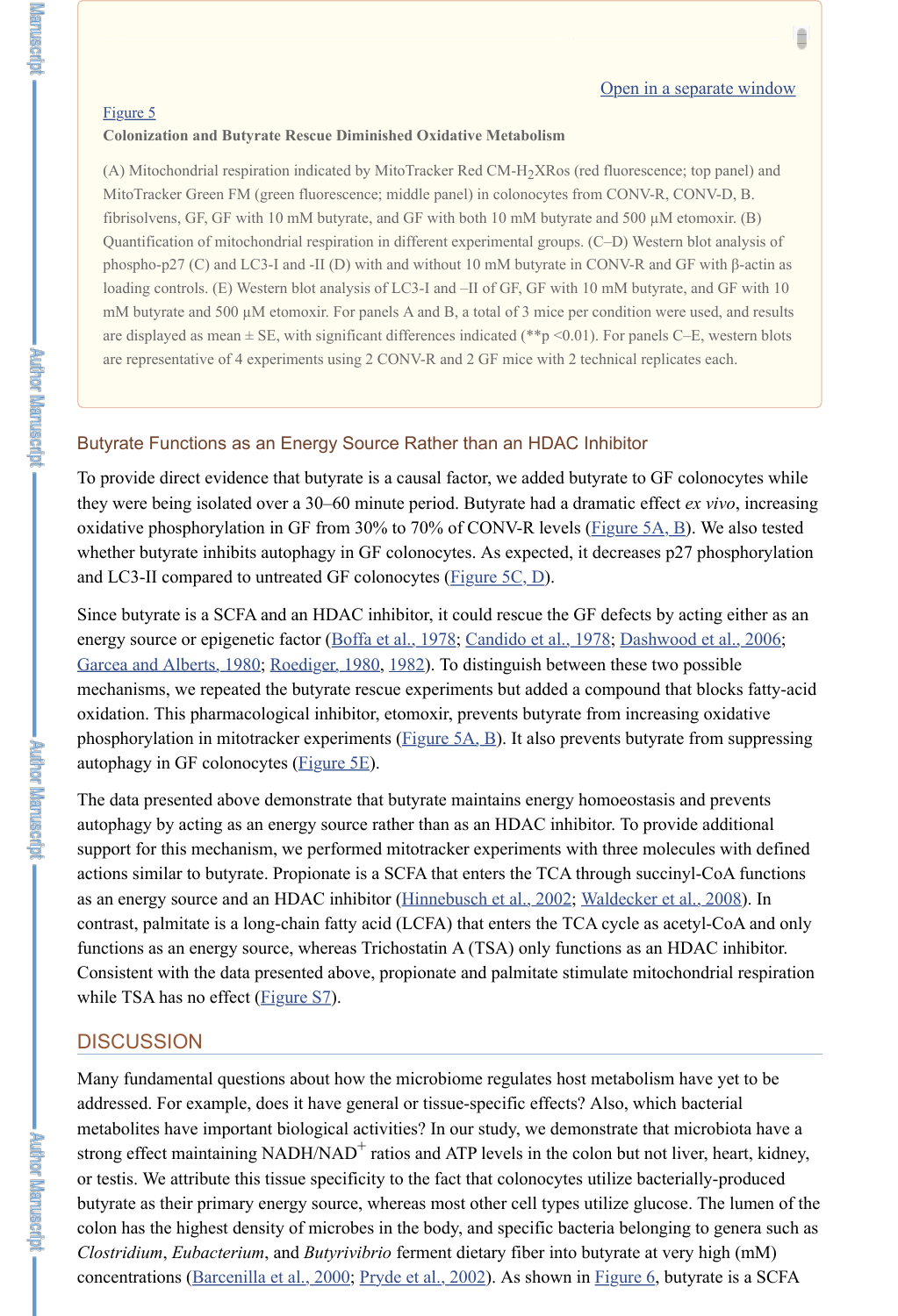transported into colonocytes, enters the mitochondria, and undergoes β oxidation to acetyl-CoA, which enters the TCA cycle resulting in the reduction of  $NAD<sup>+</sup>$  to NADH. NADH enters the electron transport chain culminating in ATP production with  $CO<sub>2</sub>$  as a byproduct.

#### Open in a separate window

Ô

#### Figure 6 **Microbial Regulation of Colonocyte Metabolism**

Schematic showing that dietary fiber is fermented by microbes into butyrate in the lumen of the colon, which is transported into the colonocyte. In the colonocyte, butyrate promotes oxidative metabolism and inhibits autophagy. Based on transcriptome and proteome experiments, enzymes regulated by microbes are boxed. In all cases, boxed enzymes that function in β-oxidation and the TCA cycle are downregulated in GF colonocytes, revealing that microbes positively regulate their expression. Diminished ATP results in phosphorylation of AMPK and p27, which culminates in autophagy.

Our transcriptome and proteome experiments identified butyrate metabolism as the most affected pathway in GF colonocytes followed by related oxidative metabolic pathways. In GF colonocytes, the absence of microbial butyrate results in each one of the above metabolic processes (e.g., β oxidation, TCA cycle, oxidative phosphorylation) being diminished, which is correlated with key enzymes being downregulated (Figure 6). To demonstrate the importance of butyrate relative to other microbial metabolites, we rescued each of these processes by colonizing GF mice with butyrate-producing bacteria as well as by adding exogenous butyrate to GF colonocytes.

Dietary factors known as prebiotics promote the growth of certain bacteria at the expense of others and have implications for human health and disease. As our diets have shifted away from fiber and other complex carbohydrates toward processed, simple carbohydrates, the incidence of colorectal cancer (CRC) and inflammatory bowel diseases (IBD) such as ulcerative colitis and Crohn's Disease have increased (Garcea and Alberts, 1980; Hamer et al., 2008; Latella and Caprilli, 1991). It is possible that increasing butyrate levels in the lumen and in colonocytes could help reverse this trend. In fact, butyrate enema therapy has been shown to ameliorate the inflammation associated with colitis in mouse models and in human clinical trials (Hamer et al., 2008).

Considering that GF mice have colonocytes with less than half of normal ATP levels, one might expect them to exhibit signs of impaired colonic function. In fact, GF mice drink more water than CONV-R controls and exhibit mild diarrhea, both of which are indicative of perturbed water re-absorption (Gordon and Pesti, 1971). However, colonocyte function must be partially retained because GF mice do not die prematurely due to diarrhea-induced dehydration. Our results suggest this is due to GF colonocytes adapting to their suboptimal energetic state by undergoing autophagy. Reduced ATP levels activate AMPK, which, in turn, activates p27 to prevent apoptosis and induce autophagy in these cells ( Figure 6). Autophagy involves protein catabolism and attenuated translation, giving rise to amino acids that can then be used for energetic purposes. Our NMR experiments found increased levels of amino acids, including branched chain amino acids, in GF compared to CONV-R colonocytes. The branched chain amino acids are the major nitrogen source for glutamine and alanine, which are also clearly elevated in the GF colonocytes. With this in mind, it is clear that microbes regulate energy homeostasis in the colon, and in the absence of microbiota, autophagy is used as a mechanism to derive amino acids that can be diverted toward energy production.

## EXPERIMENTAL PROCEDURES

#### Animals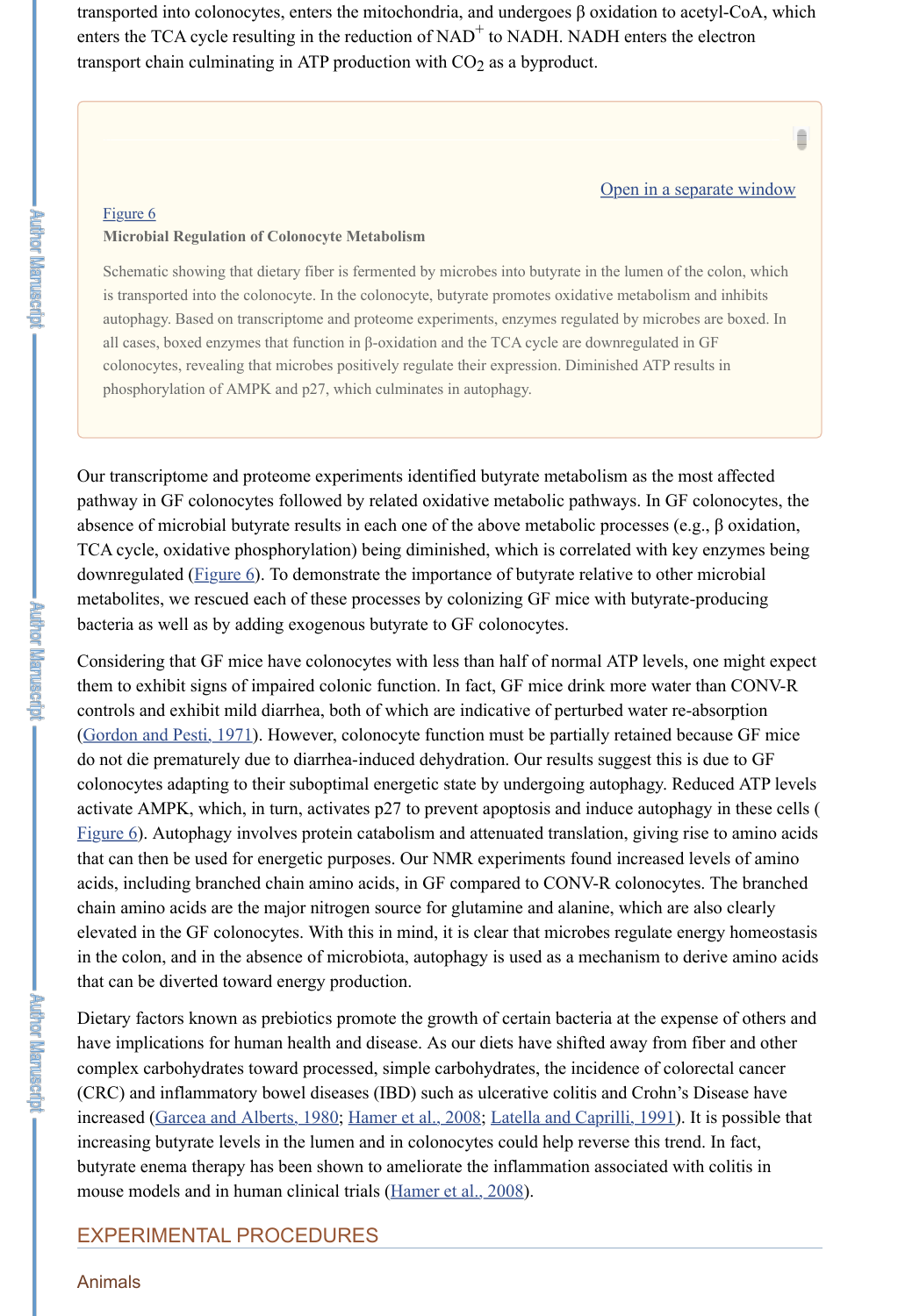Eight- to fourteen-week-old male C57BL/6 mice were used in all experiments. Conventionally-raised mice were reared in a specific pathogen-free (SPF) facility, while germfree mice were maintained following standard operating procedures at the National Gnotobiotic Resource Center at UNC. Detailed information is available from their website (www.med.unc.edu/ngrrc/about-us/) and upon request. All experiments were performed using protocols approved by the Institutional Animal Care and Use Committees (IACUC) of UNC and in accordance with federal guidelines.

## Isolation of Colonocytes

Colonic epithelial cells were isolated as previously described (Roediger and Truelove, 1979) in order to exclude cell types other than colonocytes such as immune cells, smooth muscle, and enteric neurons. Briefly, animals were euthanized by  $CO<sub>2</sub>$  asphyxiation followed by cervical dislocation. Proximal colons were dissected, flushed with sterile phosphate-buffered saline (PBS), and splayed open longitudinally along Whatmann paper. The colon was then washed 3 more times in PBS, pealed from paper, and placed in PBS solution containing 5mM EDTA. Submerged colon was then incubated on a rotator for ~30 minutes at 37 °C. Colonic tissue was removed leaving isolated colonocytes, which were pelleted, washed twice with PBS, and used for experiments.

(ftp://ftp.ncbi.nih.gov/refseq/M\_musculus/mRNA\_Prot/mouse.protein.faa.gz). Results were filtered using an in house derived algorithm. Quantification was performed using redundant spectral counting where spectral counts (SC) for an individual protein are normalized to the overall spectra collected in each fraction for the individual and then by total spectral counts for all proteins(Carvalho et al., 2008a; Carvalho et al., 2008b; Kislinger et al., 2006). More details of digestion conditions, acquisition and search parameters, and data filtering algorithms and quantification statistics are described in supplemental methods.

## Transcriptome Analysis

Colonocytes were prepared from GF and CONV-R mice (3 biological replicates each) and flash-frozen. Total RNA was prepared using Trizol reagent (Invitrogen, Carlsbad, CA), and integrity was assessed using the RNA 6000 Nano-LabChip kit followed by analysis using a Bioanalyzer (Agilent, Palo Alto, CA). Hybridizations to the MouseWG-6 v2.0 BeadChip arrays (Illumina, San Diego, CA), washing, and scanning was performed at the University of Tennessee at Memphis Core Facility. Data was analyzed using R/limma (Smyth, 2004).

## Quantitative Mass Spectrometry

Whole cell proteins from colonocytes were extracted by sonication in a buffer of 8M urea, 25mM Tris pH7.6, and 100mM NaCl for 5 minutes. Proteins were subjected to overnight trypsin digestion followed by isoelectric focusing of peptides on a pH3.5–4.5 immobilized pH gradient strip. Peptides were then further separated by reverse-phase LC coupled inline with a linear ion-trap mass spectrometer. MS and MS/MS sans were acquired using data-dependent settings and searched against a NCBI mouse proteome database

#### NMR Metabolomics

Colonocytes were processed using the methanol-chloroform-water method (Beckonert et al., 2007), and the polar phase was lyophilized, stored at −80°C, thawed and suspended in 550 ml of a 1.0 mM solution of 2,2-dimethyl-silapentane-5-sulfonate sodium salt (DSS) containing 0.01% (w/v) sodium azide as a bacteriocide. The solutions were transferred to 5mm NMR tubes. NMR spectra were acquired on a Varian Inova 600 MHz using a 5 mm pulsed field gradient, inverse detection probe (Varian, Inc., Palo Alto, CA). The spectra were acquired at 25°C with 2048 transients using a sweep width of 6900 Hz and digitized with 32K points. The pulse sequence included a one sec solvent presaturation period and a 3.4 sec acquisition time. The data were processed using the ACD NMR Manager software version 12 (Advanced Chemistry Development, Toronto, Canada). A 0.3 Hz exponential line broadening was applied to the data. The spectra were phased, baseline corrected, and integrated using high-resolution binning with bin widths of 0.001ppm. The regions from 0.5 to 4.7 ppm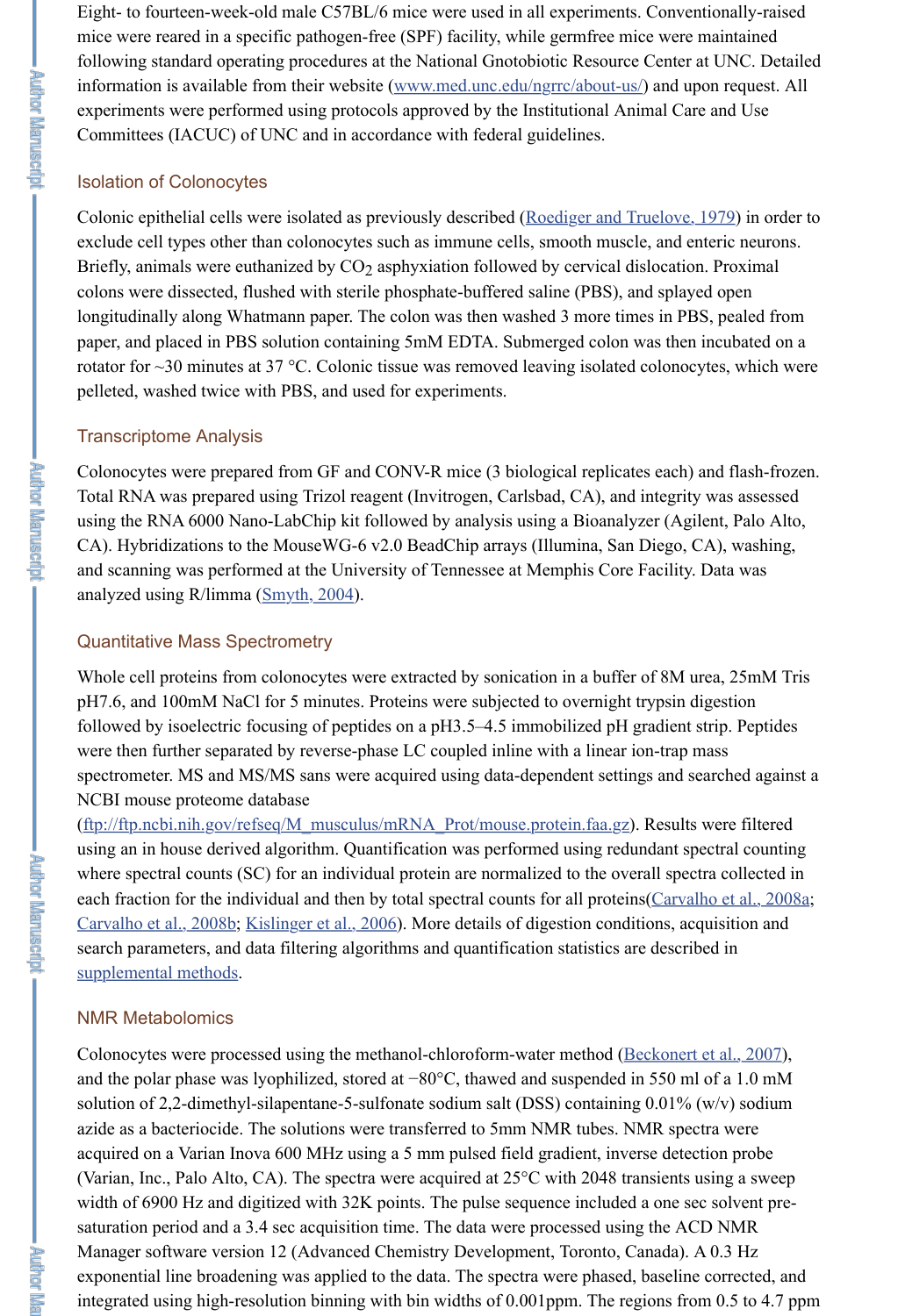and 4.9 to 9.0 were included in the integration. The regions below 0.5 and above 9.0 contained only noise and the region from 4.7 to 4.9 contained the residual solvent peak. The data were normalized by setting the sum of all integrals equal to 1000 for each spectrum. Metabolite identification was facilitated by the Chenomx NMR metabolite database, version 6 (Chenomx Inc, Edmonton, Canada). The statistical analyses including principal components analysis (PCA) and partial least squares (PLS) were performed using SimcaP+ version 12 (Umetrics, Umea, Sweden). Pareto scaling was applied to the binned NMR data prior to statistical analysis.

## Butyrate Oxidation to CO<sub>2</sub>

The reagents MitoTracker Red CM-H<sub>2</sub>XRos, and MitoTracker Green FM were purchased from Invitrogen (Carlsbad, CA). Cells were viewed with Olympus IX81 confocal microscope equipped with FITC, Texas Red, Rhodamine, and DAPI filters. All fluorescent micrographs were acquired with the same exposure and focal plane. Image J (Bethesda, MD) was used to quantify integrated density (total fluorescence) per cell. Mitotracker dyes were added at 500 nM (MitoTracker Red CM-H2XRos), and 500 nM (MitoTracker Green FM) while isolating colonocytes. Image J was used to analyze mean fluorescence for both mitotracker dyes. The red-to-green fluorescence is an indication of oxidative metabolism in the colonocytes. All micrographs were taken with identical exposures. Z-stacks were

Colonocytes were incubated in Exetainer breath storage tubes with a  $4\%$  <sup>13</sup>C-butyrate and 96% unlabeled butyrate for 1hr at 37 °C and stopped with sodium azide treatment. The amount of  $\rm ^{13}CO$ generated from the colonocytes was measured with a 20/20 gas isotope ratio mass spectrometer (Europa Scientific, Cincinnati, OH) at Metabolic Solutions (Nashua, NH). Dissolved  $CO_2$  in solution was liberated to the tube headspace by addition of 100 uL-saturated citric acid. The ratio of  $^{13}$ CO<sub>2</sub> to  ${}^{12}CO_2$  (mass 45 to 44) was measured directly from the sample tube headspace. All samples were compared to an internal reference gas  $(5\%$  CO<sub>2</sub>, balance  $75\%$  N<sub>2</sub>,  $20\%$  O<sub>2</sub>) that had been calibrated against the International standard PeeDeeBelmnite (PDB). The results were expressed as the delta  $(\delta)$ value per mil (%) and then converted to units of atom % <sup>13</sup>C and defined by: Atom % <sup>13</sup>C = <sup>13</sup>CO<sub>2</sub> /  $({}^{13}CO_2 + {}^{12}CO_2) \times 100\%$ . Changes in  ${}^{13}CO_2$  enrichment before and after butyrate administration were calculated.  $CO_2$  standards at three different  $^{13}C$  enrichments were run before and after the run to check instrument performance. The analytical precision of the instrument is 0.0001 atom  $\%$  <sup>13</sup>C. 2 2 2 2 2 12 2 13 2 13

## HPLC/LC-MS Analysis of NADH/NAD<sup>+</sup>

Mitochondria were isolated from CONV-R and GF colon in accordance to the manufacture's instructions with the mitochondrial isolation kit from Biovision (Mountain View, CA). Isolated mitochondria were then resuspended in 0.1 % ammonium hydroxide and were analyzed for NAD<sup>+</sup> and NADH content by HPLC separation with subsequent detection by a triple-quadrupole mass spectrometer operating in positive mode. Peak areas were calculated using ThermoXcaliber (San Jose, CA). Chromatographic peaks were integrated for samples and areas were compared to peak area for standards (5 pmols) for each compound. Further details concerning the methodology are included in the supplemental methods section.

#### Metabolic Assays

All metabolic assays were performed with Biovision (Mountain View, CA) metabolism kits. Specifically, acetyl-CoA (K317-100), malate (K637-100), oxaloacetate (K659-100), NAD/NADH (K337-100), and ATP (K354-100) were used in accordance to manufacturer specifications. For all assays, flash-frozen tissue was deproteinized with Perchloric acid kit (K808-200), which was also purchased from Biovision. All experiments were performed on 4–6 independent biological replicates and 2 technical replicates per experimental group.

**HERE HE** 

### Confocal Microscopy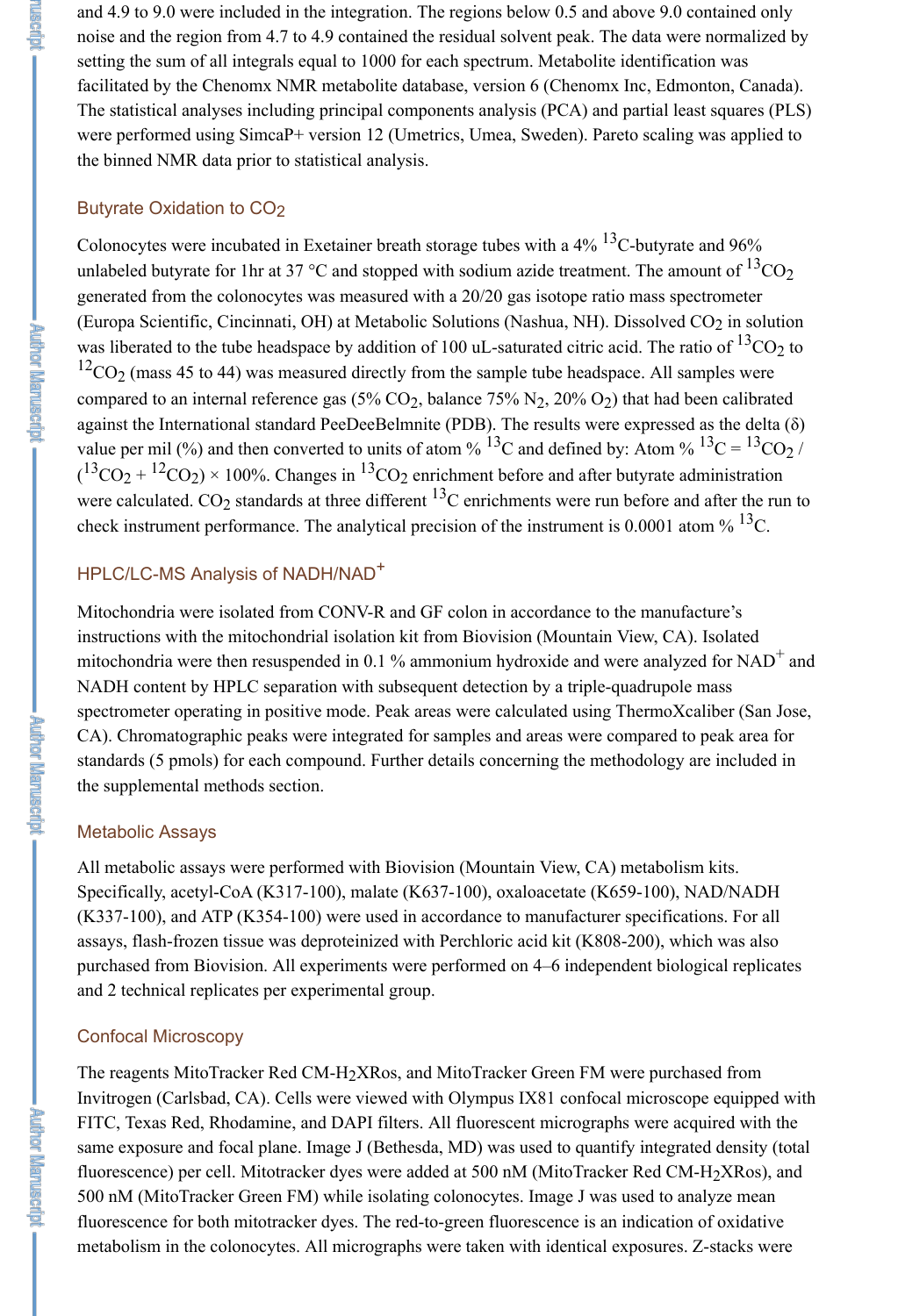acquired for each image and for each cell the individual z-stacks did not differ in red-to-green mean fluorescence between focal planes. 3 independent biological replicates were analyzed per experimental group.

#### Western Blot Analyses

Colonocytes or tissues were prepared as described above, except in butyrate rescue experiments, where 10 mM butyrate was added during the isolation of colonocytes. Cells or tissues were flash-frozen, and homogenized or agitated in 8.3 M urea lysis buffer (Reyes et al., 1997) with NaF and Na orthovanadate and incubated on wet ice for 30 minutes. Samples were then centrifuged at 14,000 rpm for 20 minutes at 4 °C. Protein supernatant was transferred to a new 1.5 mL eppendorf tube and protein concentration was determined by Bradford assay. Protein homogenates were separated on 10, 12, and 4–20% gradient SDS-polyacrylamide gels and transferred onto PVDF membrane. Membranes were then incubated on rocker in 3% BSA or 5% non-fat dry milk with NaF for 1 hr at RT. Blocked membranes were incubated in 1° Ab overnight on rotator at 4°C. Antibodies were used at 1:250 to 1:2000 and included pyruvate dehydrogenase cocktail (Mitosciences, Eugene, OR; MSP02), ATP synthase F1β (Invitrogen, Carlsbad, CA; A-21351), phospho-AMPK (Cell Signaling), AMPKα (Cell Signaling, Danvers, MA), LC3 (Cell Signaling, Danvers, MA), phospho-p27 (R&D Systems; YXH02), β-actin (Abcam; ab8226), and total Histone H3 (Upstate; 05-928). Blots were washed 3X for 10 min/wash in 1X TBST or 1X PBST (for non-phospho Westerns) at RT and incubated with horseradish peroxidase-conjugated secondary antibodies (1:2000 to 1:4000) for 1 hr and 30 min on rocker at room temperature. Membranes were then washed 3 additional times in 1XTBST or 1XPBST (for non-phospho Westerns), treated with ECL reagent, and developed for analysis.

For all metabolic assays significant differences between experimental groups were determined by twotail t-test (p<0.05). In experiments where more than two groups were compared such as the mitotracker experiments, we performed an ANOVA followed by a Tukey post-hoc test to determine significant differences. For gene expression, data were analyzed with R/limma (Smyth, 2004), and FDR and FDRadjusted p-values were calculated. For quantitative mass spectrometry data, a Poisson regression analysis was performed to determine significance of differentially expressed proteins between samples. All data are expressed as mean  $\pm$  SE.

#### Transmission Electron Microscopy

Tissues were dissected, rinsed with PBS, and fixed in 0.15M sodium phosphate buffer, pH 7.4 containing 2% paraformaldehyde and 2.5% glutaraldehyde overnight. After buffer washes, the tissue was postfixed for 1 hour with 1% osmium tetroxide/0.15M sodium phosphate buffer. Samples were dehydrated using increasing concentrations of ethanol, infiltrated and embedded in Polybed 812 epoxy resin (Polysciences, Inc., Warrington, PA). 1-micrometer sections were prepared to select representative areas by light microscopy and 70nm ultrathin sections were then cut using a diamond knife. Sections were mounted on 200 mesh copper grids and staining with 4% aqueous uranyl acetate and Reynolds' lead citrate. Sections were observed with a LEO EM910 transmission electron microscope operating at 80kV (LEO Electron Microscopy, Thornwood, NY) and photographed using a Gatan Orius SC1000 CCD Digital Camera and Digital Micrograph 3.11.0 (Gatan, Inc., Pleasanton, CA).

#### **Statistics**

## Supplementary Material

01

Click here to view.<sup>(17M, doc)</sup>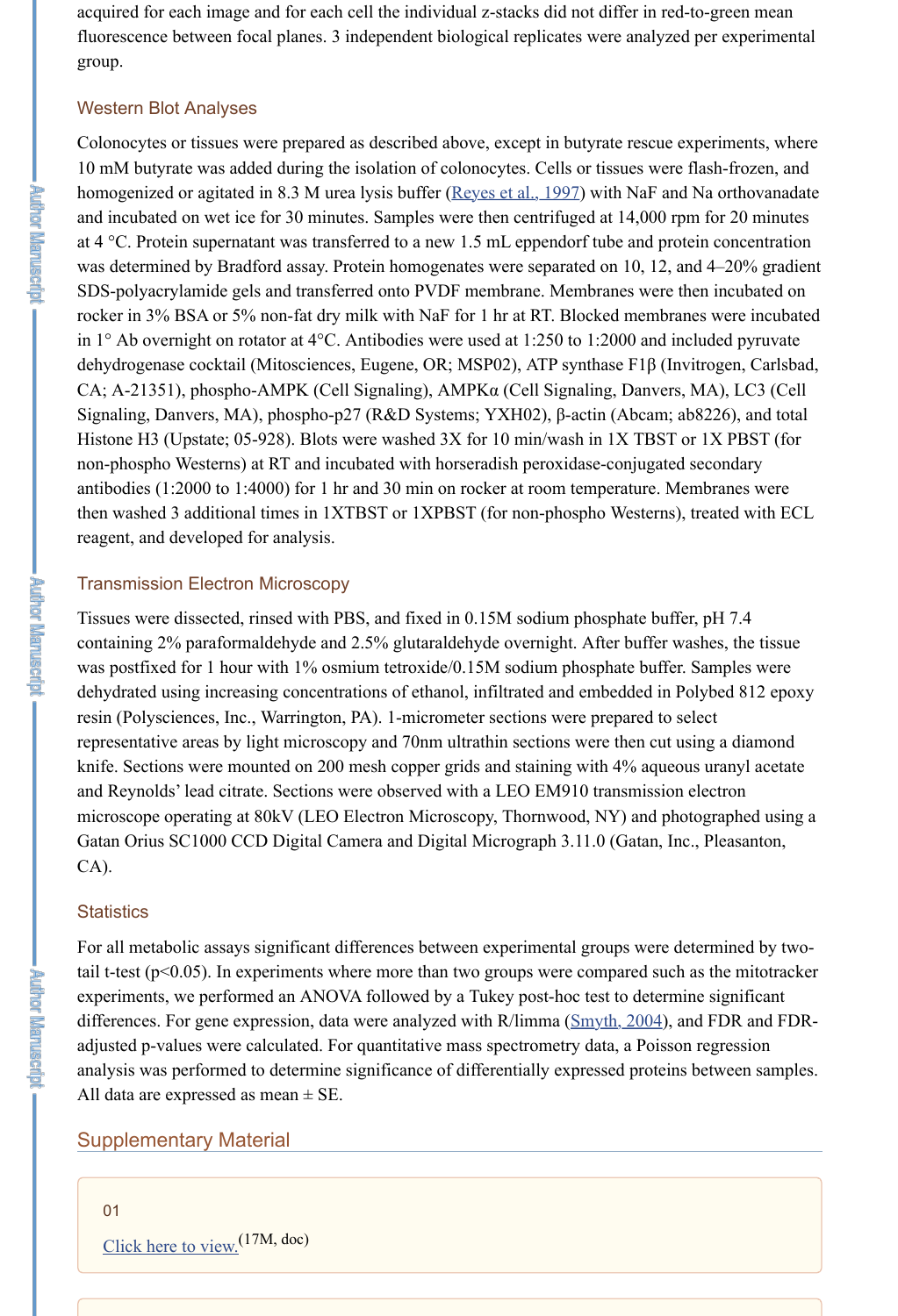**Autor Maruscript** 

02

Click here to view.<sup>(666K, xls)</sup>

03

## ACKNOWLEDGEMENTS

We thank V. Madden, S. Ray, and B. Bagnell at the UNC Microscopy Services Laboratory for advice with confocal microscopy and performing transmission electron microscopy. We would also like to thank L. Collins at the UNC Biomarker Mass Spectrometry Facility for his technical assistance in performing the HPLC/LC-MS experiments. We acknowledge W. Pathmasiri and P. Sandusky for technical assistance with NMR, and the National Gnotobiotic Resource Center (P40RRO118603 and P30 DK 34987) for maintaining germfree mice. We also thank J. Rawls, G. Camp, and R. Chandler for critical comments on this manuscript. This work was supported by the National Institutes of Health (CA125237 to S.J.B.), American Institute of Cancer Research, and The Prevent Cancer Foundation.

## **Footnotes**

- 1. Backhed F, Ding H, Wang T, Hooper LV, Koh GY, Nagy A, Semenkovich CF, Gordon JI. The gut microbiota as an environmental factor that regulates fat storage. Proc Natl Acad Sci U S A. 2004;101:15718–15723. [PMC free article] [PubMed] [Google Scholar]
- 2. Backhed F, Manchester JK, Semenkovich CF, Gordon JI. Mechanisms underlying the resistance to diet-induced obesity in germ-free mice. Proc Natl Acad Sci U S A. 2007;104:979–984. [PMC free article] [PubMed] [Google Scholar]
- 3. Barcenilla A, Pryde SE, Martin JC, Duncan SH, Stewart CS, Henderson C, Flint HJ. Phylogenetic relationships of butyrate-producing bacteria from the human gut. Appl Environ Microbiol. 2000;66:1654–1661. [PMC free article] [PubMed] [Google Scholar]
- 4. Beckonert O, Keun HC, Ebbels TM, Bundy J, Holmes E, Lindon JC, Nicholson JK. Metabolic profiling, metabolomic and metabonomic procedures for NMR spectroscopy of urine, plasma, serum and tissue extracts. Nat Protoc. 2007;2:2692-2703. [PubMed] [Google Scholar]

**Publisher's Disclaimer:** This is a PDF file of an unedited manuscript that has been accepted for publication. As a service to our customers we are providing this early version of the manuscript. The manuscript will undergo copyediting, typesetting, and review of the resulting proof before it is published in its final citable form. Please note that during the production process errors may be discovered which could affect the content, and all legal disclaimers that apply to the journal pertain.

The authors declare no conflicts of interest.

## REFERENCES

- 5. Boffa LC, Vidali G, Mann RS, Allfrey VG. Suppression of histone deacetylation in vivo and in vitro by sodium butyrate. J Biol Chem. 1978;253:3364–3366. [PubMed] [Google Scholar]
- 6. Camp JG, Kanther M, Semova I, Rawls JF. Patterns and scales in gastrointestinal microbial ecology. Gastroenterology. 2009;136:1989-2002. [PMC free article] [PubMed] [Google Scholar]
- 7. Candido EP, Reeves R, Davie JR. Sodium butyrate inhibits histone deacetylation in cultured cells. Cell. 1978;14:105-113. [PubMed] [Google Scholar]
- 8. Carvalho PC, Fischer JS, Chen EI, Yates JR, 3rd, Barbosa VC. PatternLab for proteomics: a tool for differential shotgun proteomics. BMC Bioinformatics. 2008a;9:316. [PMC free article] [PubMed] [Google Scholar]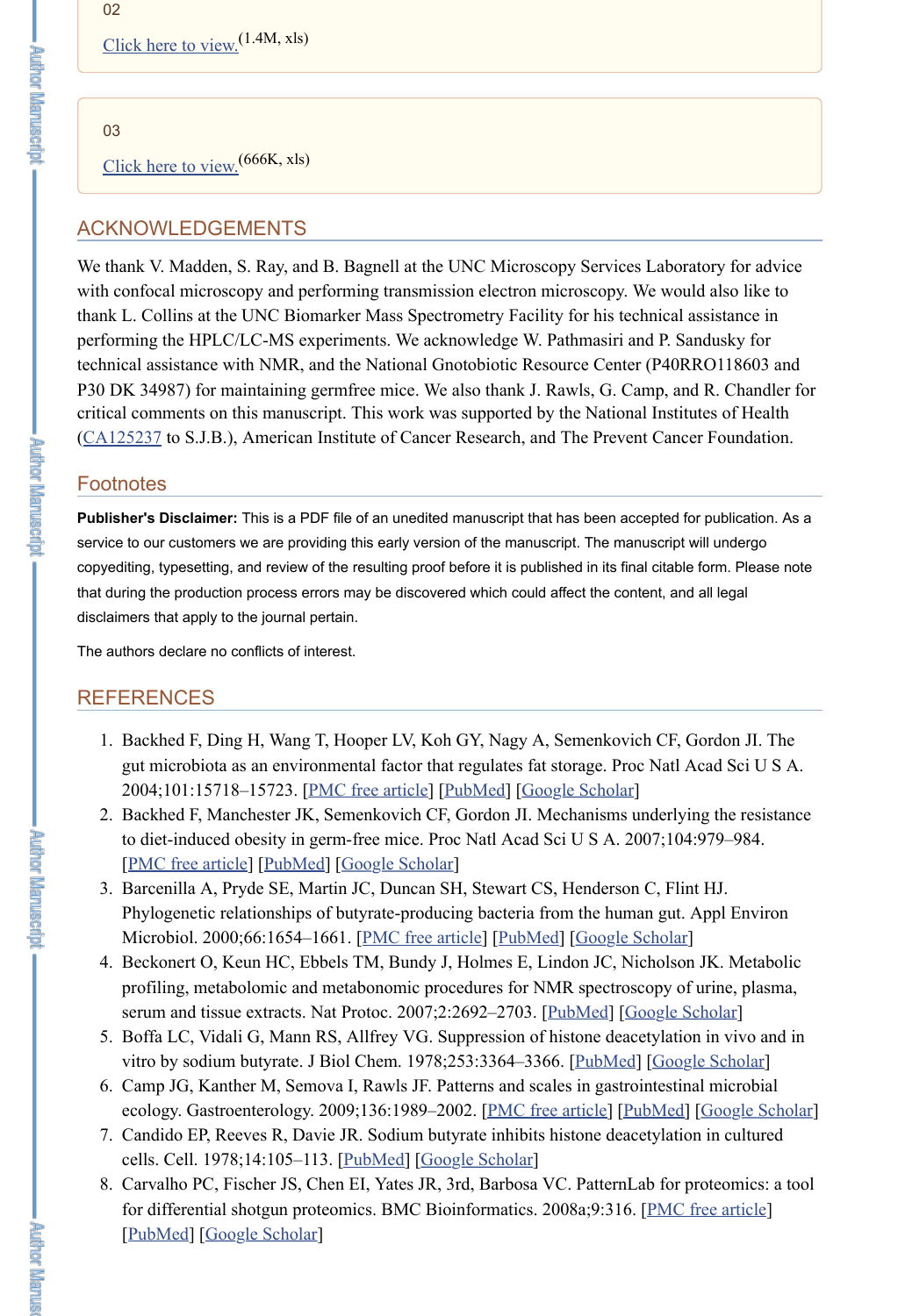- 9. Carvalho PC, Hewel J, Barbosa VC, Yates JR., 3rd Identifying differences in protein expression levels by spectral counting and feature selection. Genet Mol Res. 2008b;7:342–356. [PMC free article] [PubMed] [Google Scholar]
- 10. Chowdhury SR, King DE, Willing BP, Band MR, Beever JE, Lane AB, Loor JJ, Marini JC, Rund LA, Schook LB, Van Kessel AG, Gaskins HR. Transcriptome profiling of the small intestinal epithelium in germfree versus conventional piglets. BMC Genomics. 2007;8:215. [PMC free article] [PubMed] [Google Scholar]
- 11. Crawford PA, Crowley JR, Sambandam N, Muegge BD, Costello EK, Hamady M, Knight R, Gordon JI. Regulation of myocardial ketone body metabolism by the gut microbiota during nutrient deprivation. Proc Natl Acad Sci U S A. 2009;106:11276–11281. [PMC free article] [PubMed] [Google Scholar]
- 12. Cresci GA, Thangaraju M, Mellinger JD, Liu K, Ganapathy V. Colonic gene expression in conventional and germ-free mice with a focus on the butyrate receptor GPR109A and the butyrate transporter SLC5A8. J Gastrointest Surg. 14:449-461. [PubMed] [Google Scholar]
- 13. Dashwood RH, Myzak MC, Ho E. Dietary HDAC inhibitors: time to rethink weak ligands in cancer chemoprevention? Carcinogenesis. 2006;27:344–349. [PMC free article] [PubMed] [Google Scholar]
- 14. Diez-Gonzalez F, Bond DR, Jennings E, Russell JB. Alternative schemes of butyrate production in Butyrivibrio fibrisolvens and their relationship to acetate utilization, lactate production, and phylogeny. Arch Microbiol. 1999;171:324-330. [PubMed] [Google Scholar]
- 15. Eckburg PB, Bik EM, Bernstein CN, Purdom E, Dethlefsen L, Sargent M, Gill SR, Nelson KE, Relman DA. Diversity of the human intestinal microbial flora. Science. 2005;308:1635–1638. [PMC free article] [PubMed] [Google Scholar]
- 16. Esworthy RS, Binder SW, Doroshow JH, Chu FF. Microflora trigger colitis in mice deficient in selenium-dependent glutathione peroxidase and induce Gpx2 gene expression. Biol Chem. 2003;384:597–607. [PubMed] [Google Scholar]
- 17. Garcea RL, Alberts BM. Comparative studies of histone acetylation in nucleosomes, nuclei, and intact cells. Evidence for special factors which modify acetylase action. J Biol Chem. 1980;255:11454–11463. [PubMed] [Google Scholar]
- 18. Gill SR, Pop M, Deboy RT, Eckburg PB, Turnbaugh PJ, Samuel BS, Gordon JI, Relman DA, Fraser-Liggett CM, Nelson KE. Metagenomic analysis of the human distal gut microbiome. Science. 2006;312:1355–1359. [PMC free article] [PubMed] [Google Scholar]
- 19. Gordon HA, Pesti L. The gnotobiotic animal as a tool in the study of host microbial relationships. Bacteriol Rev. 1971;35:390-429. [PMC free article] [PubMed] [Google Scholar]
- 20. Hamer HM, Jonkers D, Venema K, Vanhoutvin S, Troost FJ, Brummer RJ. Review article: the role of butyrate on colonic function. Aliment Pharmacol Ther. 2008;27:104-119. [PubMed] [Google Scholar]
- 21. He C, Klionsky DJ. Regulation mechanisms and signaling pathways of autophagy. Annu Rev Genet. 2009;43:67–93. [PMC free article] [PubMed] [Google Scholar]
- 22. Hildebrandt MA, Hoffmann C, Sherrill-Mix SA, Keilbaugh SA, Hamady M, Chen YY, Knight R, Ahima RS, Bushman F, Wu GD. High-fat diet determines the composition of the murine gut

ë<br>F

microbiome independently of obesity. Gastroenterology. 2009;137:1716–1724. e1711–e1712. [PMC free article] [PubMed] [Google Scholar]

- 23. Hinnebusch BF, Meng S, Wu JT, Archer SY, Hodin RA. The effects of short-chain fatty acids on human colon cancer cell phenotype are associated with histone hyperacetylation. J Nutr. 2002;132:1012–1017. [PubMed] [Google Scholar]
- 24. Hooper LV, Gordon JI. Commensal host-bacterial relationships in the gut. Science. 2001;292:1115–1118. [PubMed] [Google Scholar]
- 25. Kislinger T, Cox B, Kannan A, Chung C, Hu P, Ignatchenko A, Scott MS, Gramolini AO, Morris Q, Hallett MT, Rossant J, Hughes TR, Frey B, Emili A. Global survey of organ and organelle protein expression in mouse: combined proteomic and transcriptomic profiling. Cell. 2006;125:173–186. [PubMed] [Google Scholar]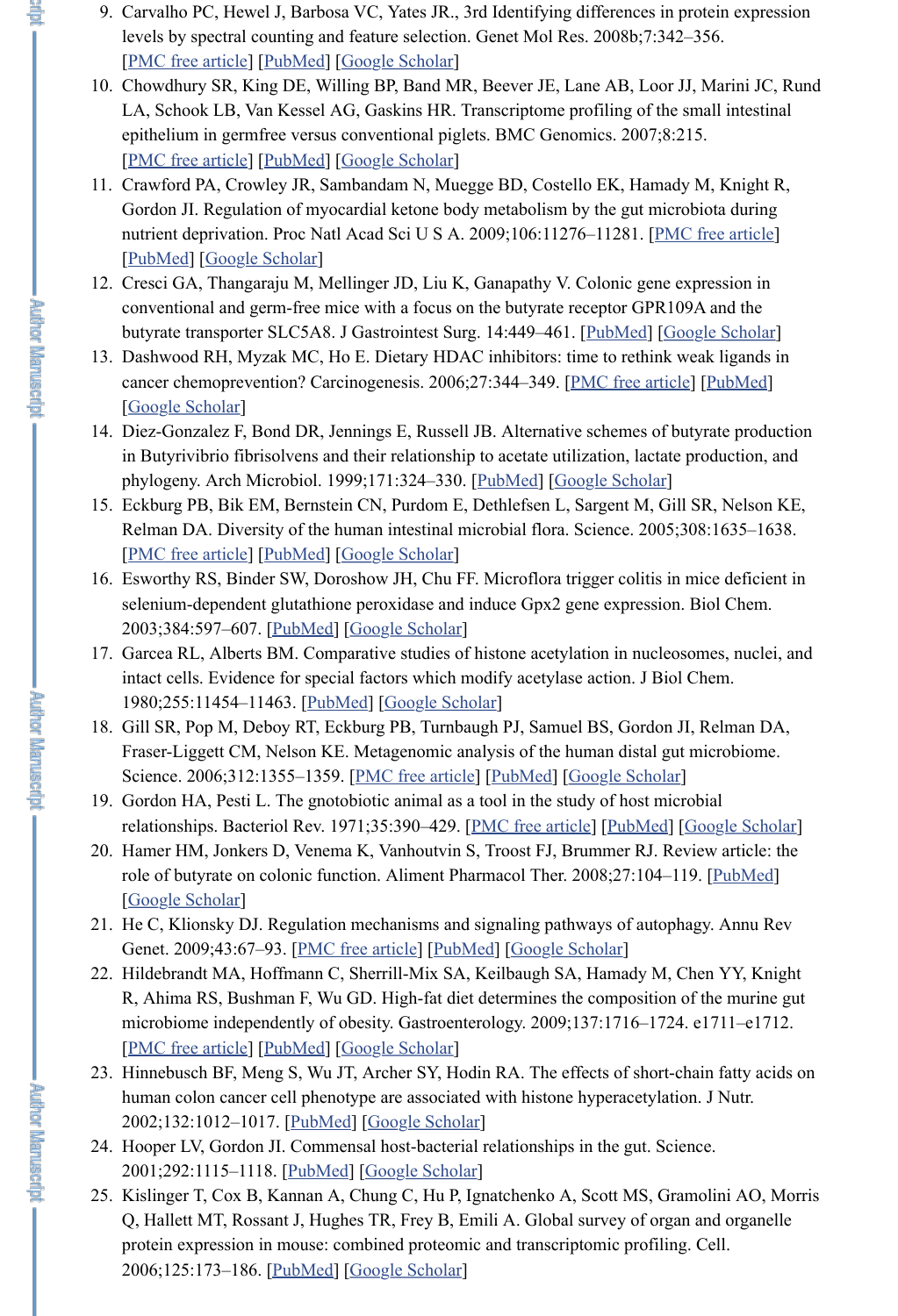- 26. Kurokawa K, Itoh T, Kuwahara T, Oshima K, Toh H, Toyoda A, Takami H, Morita H, Sharma VK, Srivastava TP, Taylor TD, Noguchi H, Mori H, Ogura Y, Ehrlich DS, Itoh K, Takagi T, Sakaki Y, Hayashi T, Hattori M. Comparative metagenomics revealed commonly enriched gene sets in human gut microbiomes. DNA Res. 2007;14:169–181. [PMC free article] [PubMed] [Google Scholar]
- 27. Latella G, Caprilli R. Metabolism of large bowel mucosa in health and disease. Int J Colorectal Dis. 1991;6:127–132. [PubMed] [Google Scholar]
- 28. Liang J, Shao SH, Xu ZX, Hennessy B, Ding Z, Larrea M, Kondo S, Dumont DJ, Gutterman JU, Walker CL, Slingerland JM, Mills GB. The energy sensing LKB1-AMPK pathway regulates p27(kip1) phosphorylation mediating the decision to enter autophagy or apoptosis. Nat Cell Biol. 2007;9:218–224. [PubMed] [Google Scholar]
- 29. Pryde SE, Duncan SH, Hold GL, Stewart CS, Flint HJ. The microbiology of butyrate formation in the human colon. FEMS Microbiol Lett. 2002;217:133–139. [PubMed] [Google Scholar]
- 30. Qin J, Li R, Raes J, Arumugam M, Burgdorf KS, Manichanh C, Nielsen T, Pons N, Levenez F, Yamada T, Mende DR, Li J, Xu J, Li S, Li D, Cao J, Wang B, Liang H, Zheng H, Xie Y, Tap J, Lepage P, Bertalan M, Batto JM, Hansen T, Le Paslier D, Linneberg A, Nielsen HB, Pelletier E, Renault P, Sicheritz-Ponten T, Turner K, Zhu H, Yu C, Jian M, Zhou Y, Li Y, Zhang X, Qin N, Yang H, Wang J, Brunak S, Dore J, Guarner F, Kristiansen K, Pedersen O, Parkhill J, Weissenbach J, Bork P, Ehrlich SD. A human gut microbial gene catalogue established by metagenomic sequencing. Nature. 464:59–65. [PMC free article] [PubMed] [Google Scholar]
- 31. Rawls JF, Samuel BS, Gordon JI. Gnotobiotic zebrafish reveal evolutionarily conserved responses to the gut microbiota. Proc Natl Acad Sci U S A. 2004;101:4596–4601. [PMC free article] [PubMed] [Google Scholar]
- 32. Reyes JC, Muchardt C, Yaniv M. Components of the human SWI/SNF complex are enriched in active chromatin and are associated with the nuclear matrix. J Cell Biol. 1997;137:263–274. [PMC free article] [PubMed] [Google Scholar]
- 33. Roediger WE. Role of anaerobic bacteria in the metabolic welfare of the colonic mucosa in man. Gut. 1980;21:793–798. [PMC free article] [PubMed] [Google Scholar]
- 34. Roediger WE. Utilization of nutrients by isolated epithelial cells of the rat colon. Gastroenterology. 1982;83:424–429. [PubMed] [Google Scholar]
- 35. Roediger WE, Truelove SC. Method of preparing isolated colonic epithelial cells (colonocytes) for metabolic studies. Gut. 1979;20:484–488. [PMC free article] [PubMed] [Google Scholar]
- 36. Rumney CJ, Duncan SH, Henderson C, Stewart CS. Isolation and characteristics of a wheatbrandegrading Butyrivibrio from human faeces. Lett Appl Microbiol. 1995;20:232-236. [PubMed] [Google Scholar]
- 37. Savage DC. Microbial ecology of the gastrointestinal tract. Annu Rev Microbiol. 1977;31:107– 133. [PubMed] [Google Scholar]
- 38. Shaw RJ, Kosmatka M, Bardeesy N, Hurley RL, Witters LA, DePinho RA, Cantley LC. The tumor suppressor LKB1 kinase directly activates AMP-activated kinase and regulates apoptosis in response to energy stress. Proc Natl Acad Sci U S A. 2004;101:3329–3335. [PMC free article] [PubMed] [Google Scholar]

- 39. Smyth GK. Linear models and empirical bayes methods for assessing differential expression in microarray experiments. Stat Appl Genet Mol Biol. 2004;3 Article3. [PubMed] [Google Scholar] 40. Turnbaugh PJ, Backhed F, Fulton L, Gordon JI. Diet-induced obesity is linked to marked but reversible alterations in the mouse distal gut microbiome. Cell Host Microbe. 2008;3:213–223. [PMC free article] [PubMed] [Google Scholar]
- 41. Turnbaugh PJ, Gordon JI. The core gut microbiome, energy balance and obesity. J Physiol. 2009;587:4153–4158. [PMC free article] [PubMed] [Google Scholar]
- 42. Turnbaugh PJ, Hamady M, Yatsunenko T, Cantarel BL, Duncan A, Ley RE, Sogin ML, Jones WJ, Roe BA, Affourtit JP, Egholm M, Henrissat B, Heath AC, Knight R, Gordon JI. A core gut microbiome in obese and lean twins. Nature. 2009;457:480-484. [PMC free article] [PubMed] [Google Scholar]